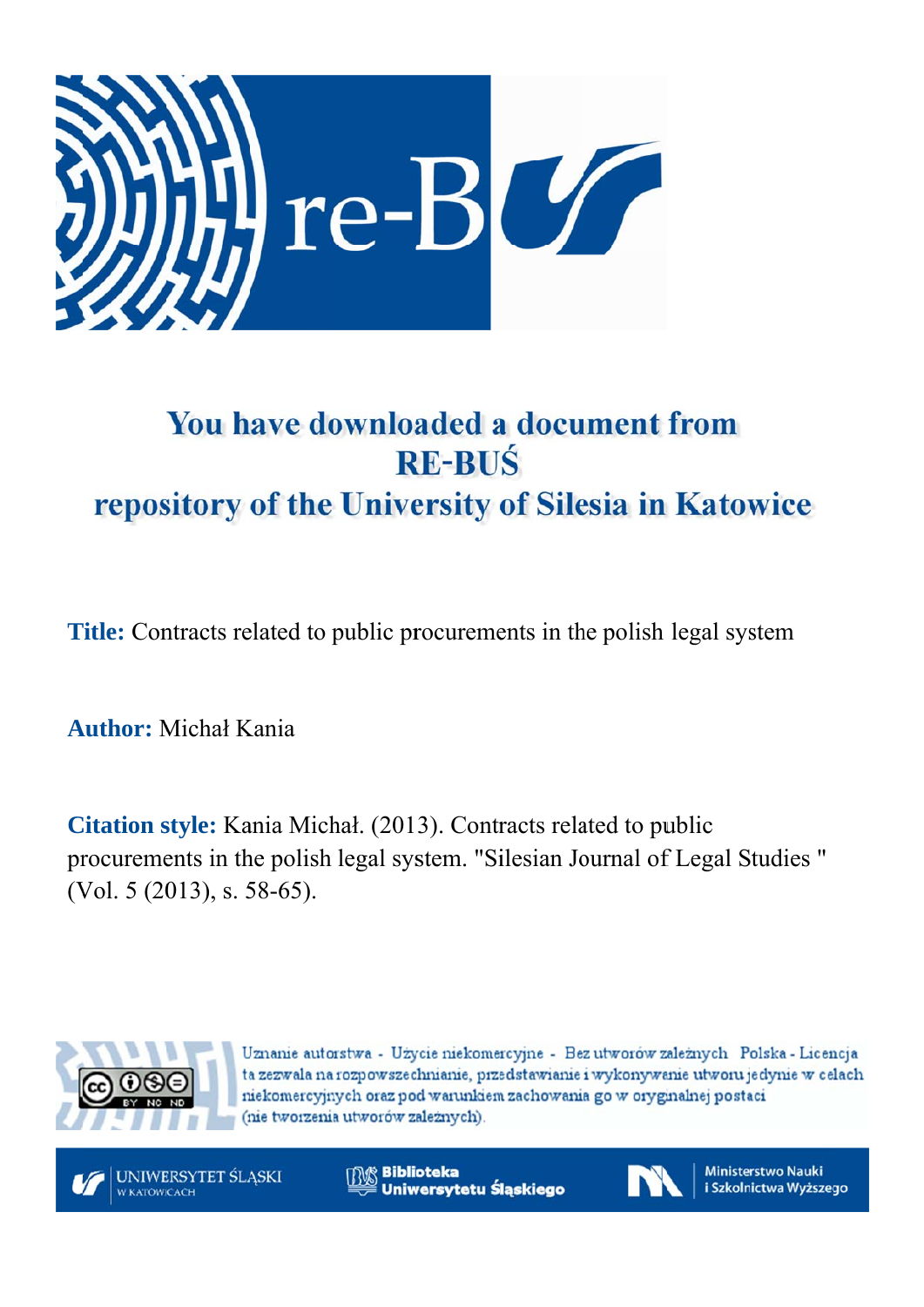# **CONTRACTS RELATED TO PUBLIC PROCUREMENTS IN THE POLISH LEGAL SYSTEM**

#### **I. INTRODUCTION**

The provisions of agreements that are made between a procurer and a contractor are of key significance in relation to the diligent performance of a public procurement. It should be noted that the value of the Polish public procurement market, according to the latest data provided by the Public Procurement Office, amounted to 167 billion PLN in 20101. This value constituted approx. 11.8% of the gross domestic product. 195,555 agreements that relate to public procurements were concluded in 20122. Procurements granted to foreign contractors constituted 13.7 billion PLN of the sum mentioned above. One can easily observe that the problem of public procurements constitutes a very socially sensitive matter in Poland. The aforementioned observation arises from the fact that there have been numerous public investments – concluded by way of public procurements – and that these investments were connected with the organization of the European Football Championships 2012 in Poland. These investments, above all, were connected with the construction of the sports infrastructure as well as roads and highways. To be precise, these investments relate to the construction of the National Stadium in Warsaw as well as the A2 highway, which is a fragment of the international E30 route.

The subject matter of the issues described in this article will be the problems that arise from contracts concluded in relation to public procurements on the basis of Polish legal solutions. Firstly, the legal foundations that relate to the regulations of the agreements in question will be discussed. Next, the legal nature as well as special provisions concerning the Public Procurement Act, which refer to these agreements, will be taken into consideration. The article will end with a short summary.

<sup>&</sup>lt;sup>1</sup> According to the regulation of the Prime Minister dated 16<sup>th</sup> December 2011 concerning the average exchange rate of the zloty in relation to the euro, which constitutes the basis for calculating the value of public procurements, the average exchange rate of the zloty in relation to the euro, which according to this regulation, amounts to 4,0196.

 <sup>2</sup> Report of the President of the Public Procurement Office on the functioning of the system of public procurements in 2010, p. 7.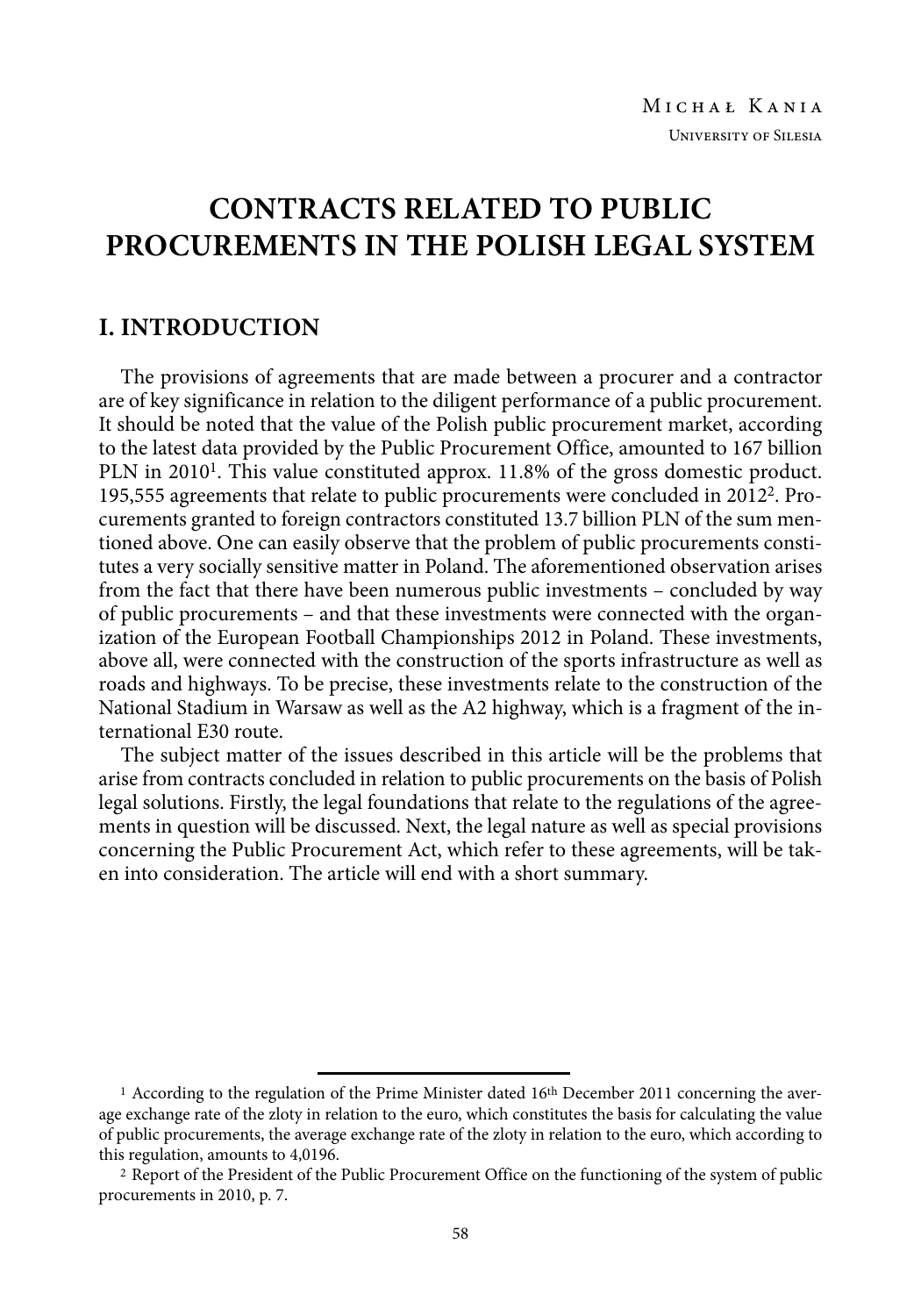## **II. NORMATIVE FOUNDATIONS OF THE REGULATIONS IN MATTERS THAT RELATE TO PUBLIC PROCUREMENTS. THE RELATIONSHIP BETWEEN PUBLIC PROCUREMENT LAW AND THE CIVIL CODE**

The legal regulation related to public procurements in Poland is contained in the Public Procurement Act in several regulations issued in relation to the indicated law as well as in directives of the European Union, i.e., in the classic, sectoral as well as the appeal directive. The Public Procurement Act passed in 2004 superseded the act of 10th June 1994, which was related to public procurements. The necessity for the changes in the Polish system of public procurements arose from Poland's accession to the European Union and the necessity of fully adjusting Polish regulations to the *aquis communitaire*  that arose from it as well as the necessity to ensure the proper expenditure of European Union funds [M. Stachowiak (in) M. Stachowiak, J. Jerzykowski, W. Dzierżanowski Warsaw 2007: p. 527]. The current form of the aforementioned act regulates: the principles and modes related to the provision of public procurements, the problems of agreements that refer to public procurements, legal remedies and the supervision of granting public procurements and the competent authorities in matters regulated by the law. What is more, criminal provisions were introduced into the law that regulate the liability resulting from breaching its provisions. In the last two sections, one can find provisions that introduce changes in the mandatory provisions of the law as well as transitional and final provisions. In accordance with art. 2 point 13 of the act, public procurements shall refer to contracts against remuneration that are concluded between a procurer and a contractor and the subject matter of which are goods and services and construction works.

The normative regulation of public procurement agreements was described in chapter four of the act in articles 139–147. The regulations of the section indicated constitute the *lex specialis* in relation to the regulations of the Civil Code and in their current form are given a higher priority, in accordance with the conflict of law rules – *lex specialis derogate legi generali*3. In compliance with art. 139 sec. 1 of the Public Procurement Act related to the agreements for public procurements, the regulations of the law passed on 23rd April, 1964 shall apply. The civil code shall be applicable unless the regulations of the law state otherwise.

In pursuance of the model of the legal regulation that was adopted on the basis of the public procurement law, it follows that the intention of the legislature was to regulate the issues that should have a decisive meaning for the diligent performance of the objectives of the public procurement agreement by means of the mandatory provisions. The introduction of the indicated distinctions influences the scope of the freedom of contract principle, which is contained in art. 3531 of the Civil Code, according to which the parties concluding a contract may establish a suitable legal relationship on the condition that its contents or aims do not contradict the character of the relationship, the law nor any principles of social intercourse.

The regulations contained in the Public Procurement Act and based on public procurements regulate the following issues in detail: the form of a contract, the duty to

 <sup>3</sup> See e.g. the verdict of WSA in Warsaw of 3rd July 2007 (V SA/Wa 172/07).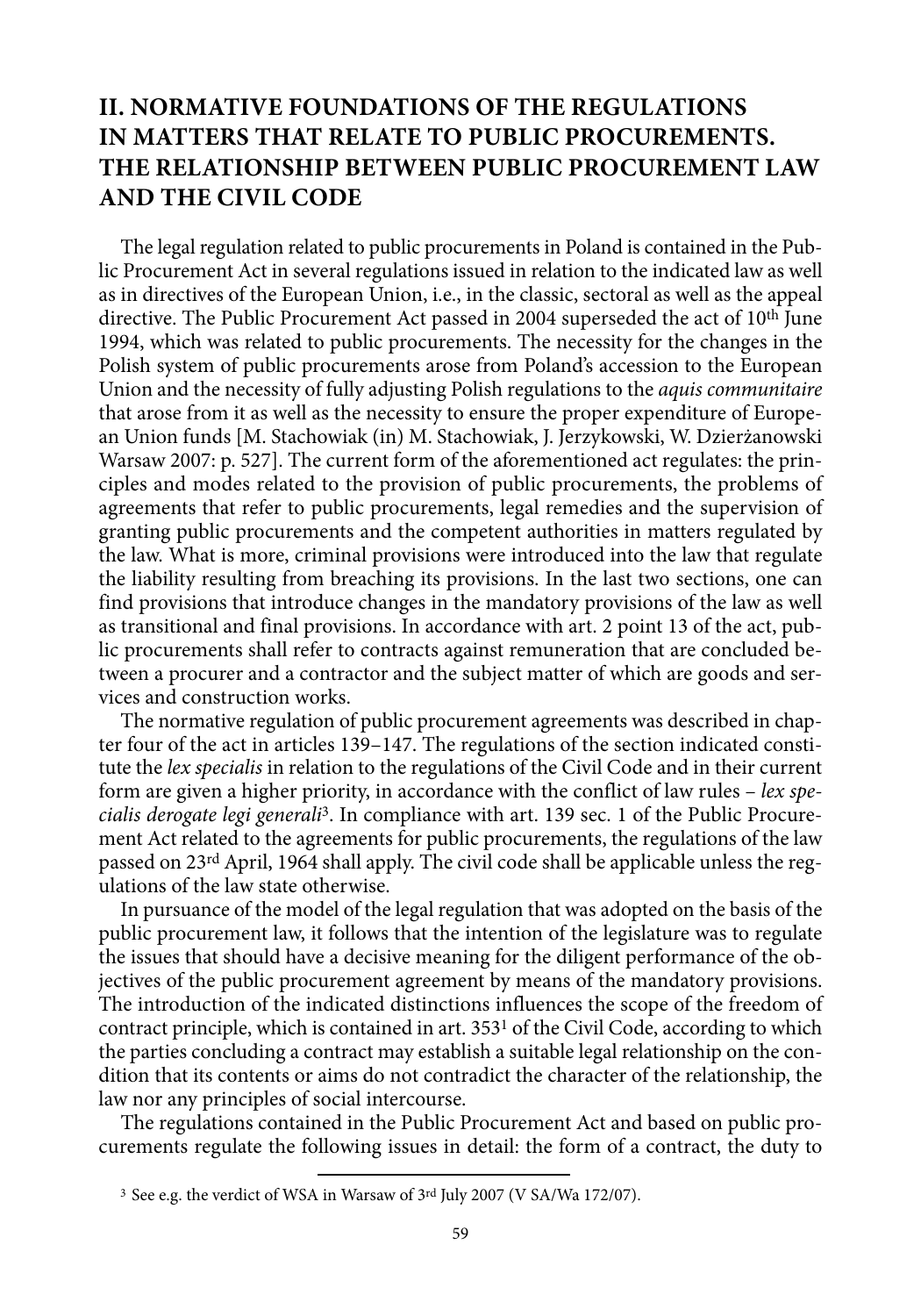conclude public procurement contracts within a specified period of time with the exception of contracts described in art. 142 sec. 2 and art. 143 sec. 1 of the Public Procurement Act4, admissibility of changes within the scope of the agreement, extraordinary circumstances in which the procurer may withdraw from the contract or circumstances in which the contract becomes null and void as well as performance bonds.

It should be noted that in matters that pertain to public procurements the following agreements shall be the most applicable: sale deeds, delivery contracts as well as contracts for a specific task and commission contracts. The legal literature includes a division of agreements connected with public procurements with regard to the subjectmatter of the procurement. In compliance with the division indicated earlier, one can distinguish the following: transfer of rights agreements (agreements of sale and supply as well as agricultural procurement contracts), agreements pertaining to the use of objects and rights (hire, lease as well as leasing contracts), agreements pertaining to the rendering of services (commission contracts, specific work, carriage, freight forwarding), agreements pertaining to credit relationships (bank accounts, credit and accreditation agreements) and aleatory contracts (personal and property insurance) [E. Norek,Warsaw 2008: p. 260].

#### **III. THE LEGAL NATURE OF PUBLIC PROCUREMENT AGREEMENTS**

The legal character of agreements that concern public procurements shall be specified from the perspective of civil law. Incidentally, it should be noted that agreements concerning public procurements are treated as civil law agreements in the Polish legal literature. The view that such agreements should be treated as public agreements is rather rare<sup>5</sup>. Nevertheless, some elements pertaining to agreements regarding public procurements are often mentioned, especially, in a broad sense, those that take into consideration the special position that is occupied in relation to the obligation relationship by the public sector. This position results from the function that should be served by public entities such as that of being the guarantor of the duly executed expenditure of public funds, above all.

 <sup>4</sup> In compliance with art. 142 sec. 2, the procurer may enter into a contract, the subject matter of which is periodic and continual services provided over a span of more than 4 years, if the performance of the contract over a longer period of time leads to cost savings in the realization of the procurement in relation to the 4-year period or if it is justified by the ability of the procurer to pay or by the scope of the future expenditure as well as the period of time needed for settlement.

In accordance with art. 143 sec. 1 and sec. 1a, a contract concluded for an indefinite period of time may refer to supplies of: water by means of a water-sewage system or the process of discharging the sewage into such a system, the supply of gas from the gas system, heat from the district heating system and a license for computer software. What is more, a contract for an indefinite period of time may also refer to the provision of services that cover the transmission and distribution of electric energy and natural gas. 5 To date, there is a lack of regulations which would directly specify the contract used in the scope of

the activities of the public administration, as administrative or public and private contracts. The acceptance of the fact that administrative or public and private contracts exist in Polish law is the result of the specified theoretical and legal conventions.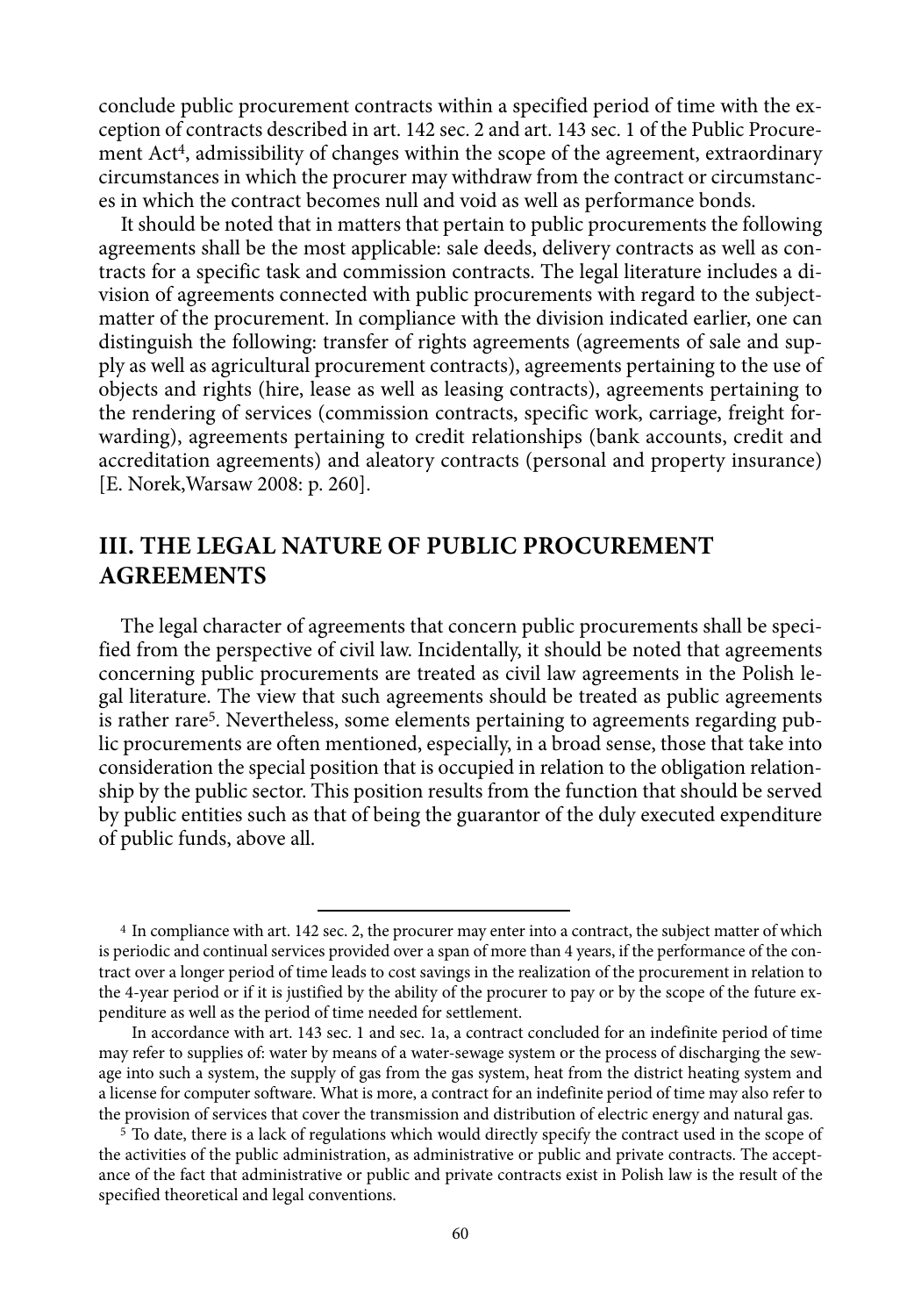It has been stressed in the legal literature that agreements concerning public procurements do not constitute a separate type of nominate contract. In the case of this contract, the law does not stipulate the *essentialia negotti* of such an agreement but within the same scope it refers people to different nominate contracts [P. Granecki, Warsaw 2009: p. 374].

Public procurement agreements constitute contracts against remuneration whose parties are the procurer and the contractor, while the subject-matter of the agreement includes goods and services as well as construction works. The term goods should be understood as referring to the purchase of things, rights and other goods on the basis of sale/purchase contracts, contracts of supply as well as rental, lease and leasing contracts<sup>6</sup>. Construction works shall mean the performance or the performance and design of construction works within the meaning of the law passed on  $7<sup>th</sup>$  July 1994 – Construction Law7, as well as the construction of a structure within the meaning of the Construction Law (Act), through any means, in compliance with the requirements specified by the procurer. The term services shall be understood as provisions of services the subject-matter of which is not construction works or services but services specified in the regulations passed on the basis of art. 2a of the Public Procurement Act.

Public procurement agreements have a bilateral nature due to the fact that the obligation to provide services encumbers both parties.

In light of art. 487 § 2 of the Civil Code, agreements constitute mutual contracts due to the fact that both parties to the contract are obliged in the same manner and that the services provided by one of the parties is to be equivalent to the services provided by the other party [Z. Radwański, Wroclaw 1965, p. 371]. The services of the parties should be of the same value and interchangeable within the meaning that the aim of the services provided by each of the parties is to achieve services that are suitable to the parties to the contract [J. Jerzykowski (in) M. Stachowiak, J. Jerzykowski, W. Dzierżanowski, Warsaw 2007: p. 527].

Public procurement agreements are subject to the same interpretation of the rules governing declarations of intent as all other agreements; in other words, according to the provisions of art. 65 § 1and 2 of the Civil Code. In accordance with the aforementioned regulations of the Civil Code, a declaration of intent should be interpreted according to the requirements of the circumstances under which it had been submitted and according to the principles of social intercourse as well the customs adopted, while in the case of contracts, one should examine whether the intent and the aim of the parties is compatible and not base one's conclusions on its literal meaning [J. Jerzykowski (in) M. Stachowiak, J. Jerzykowski, W. Dzierżanowski, Warsaw 2007: p. 527].

Disputes that arise from public procurement contracts are arbitrated by the common courts of law.

 <sup>6</sup> According to the data provided by the Office of Public Procurements, the value of disbursed funds assigned to services amounted to 37% of the total amount of the procurements granted in 2010. Construction works constituted only 43%, while goods accounted for only 20%.

The report of the President of the Public Procurement Office on the functioning of the system of public procurements in 2010.

 <sup>7</sup> Dz. U. dated 2006 No. 156, item 1118 with subsequent amendments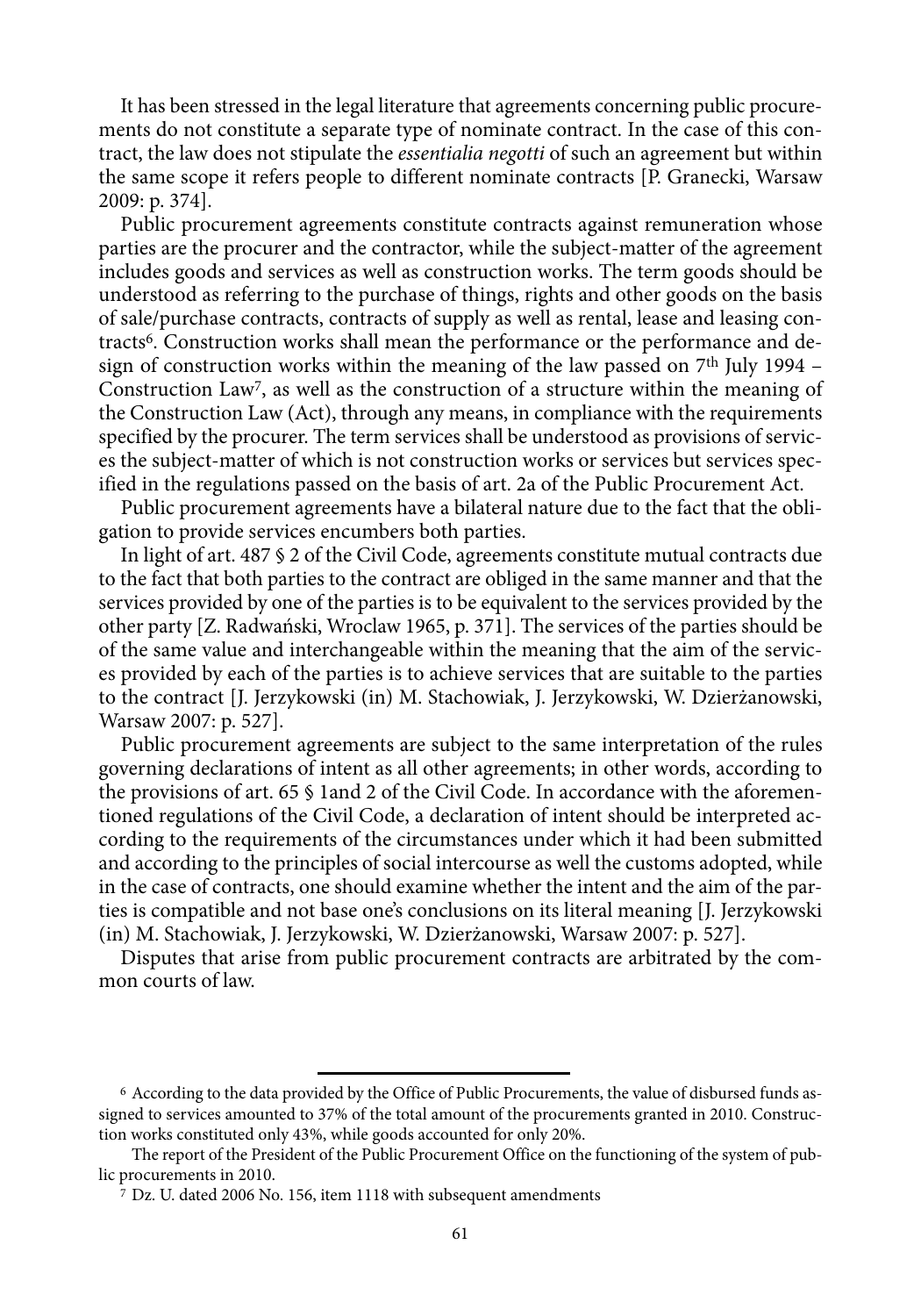#### **IV. DETAILED REGULATIONS RELATED TO PUBLIC PROCUREMENT AGREEMENTS**

The most critical consequences arising from detailed regulations of the Public Procurement Act will be described below. These regulations create the specific nature of public procurement agreements.

In compliance with art. 139 sec. 2 of the Public Procurement Act, the agreements in question should be concluded in a written form or they shall be null and void. Concluding public procurement contracts in an electronic form is equivalent to the written form. In such an instance, it is necessary to be in possession of a protected electronic signature, verified by means of a valid and qualified certificate. To ensure that the activities of the entities of the public finance sector are transparent, the legislature introduced the principle of open access to the contents of public procurement contracts. In light of art. 139 sec. 3 of the Public Procurement Act, the said agreements are open and are subject to accessibility based on the principles specified in the law concerning access to public information. This law constitutes an embodiment in relation to agreements concerning the general principle of openness in proceedings that are related to public procurements – referred to in art. 8 of the Public Procurement Act8. The provisions of art. 139 sec. 2 of the Public Procurement Act, by implementing the norm contained in art. 8, not only renders the realization phase of the enterprise open to the general public but also the phase that leads to its granting [J. Pieróg, Warsaw 2009: p. 412].

In order to protect the interests of the procurer, the regulations of the aforementioned Act introduce mechanisms that will guarantee the assurance of unity concerning the offer obligation submitted by the procurer with the contractual obligation of the subject. In light of art. 140 sec. 1 of the Public Procurement Act, the scope of services arising from the contract provided by the private partner is identical to his or her obligations as contained in the offer.

As to the principle, it is impossible for the contractor to change the scope of the services in relation to his or her obligations as contained in the offer. A detailed specification of the subject-matter of the enterprise, which should include all requirements and circumstances that might influence the preparation of the contract, should be included in the specifications of the terms of reference [J. Pieróg, Warsaw 2009: p. 414].

A contract that partially goes beyond the scope specified in the terms of reference shall be considered null and void. Possible changes in the contents of the contract in relation to the contract could consist of either lessening or broadening the scope of services. In compliance with art. 144 of the Public Procurement Act, changes to the provisions of a concluded contract in relation to the contents of the offer on the basis of which the contractor has been chosen are banned, unless the procurer predicted the possibility of performing such a change in the procurement notice or in the specification of the terms of reference and has specified the circumstances in which such a change could be applied. On the basis of statistical data, in practice, in more than half of the public procurements granted, the indicated solutions have been provided for9.

 $8$  In compliance with art. 8 sec. 1, proceedings concerning participation in the procurement are public.  $9$  Report of the President of the Public Procurement Office on the functioning of the system of public procurements in 2010, p. 34.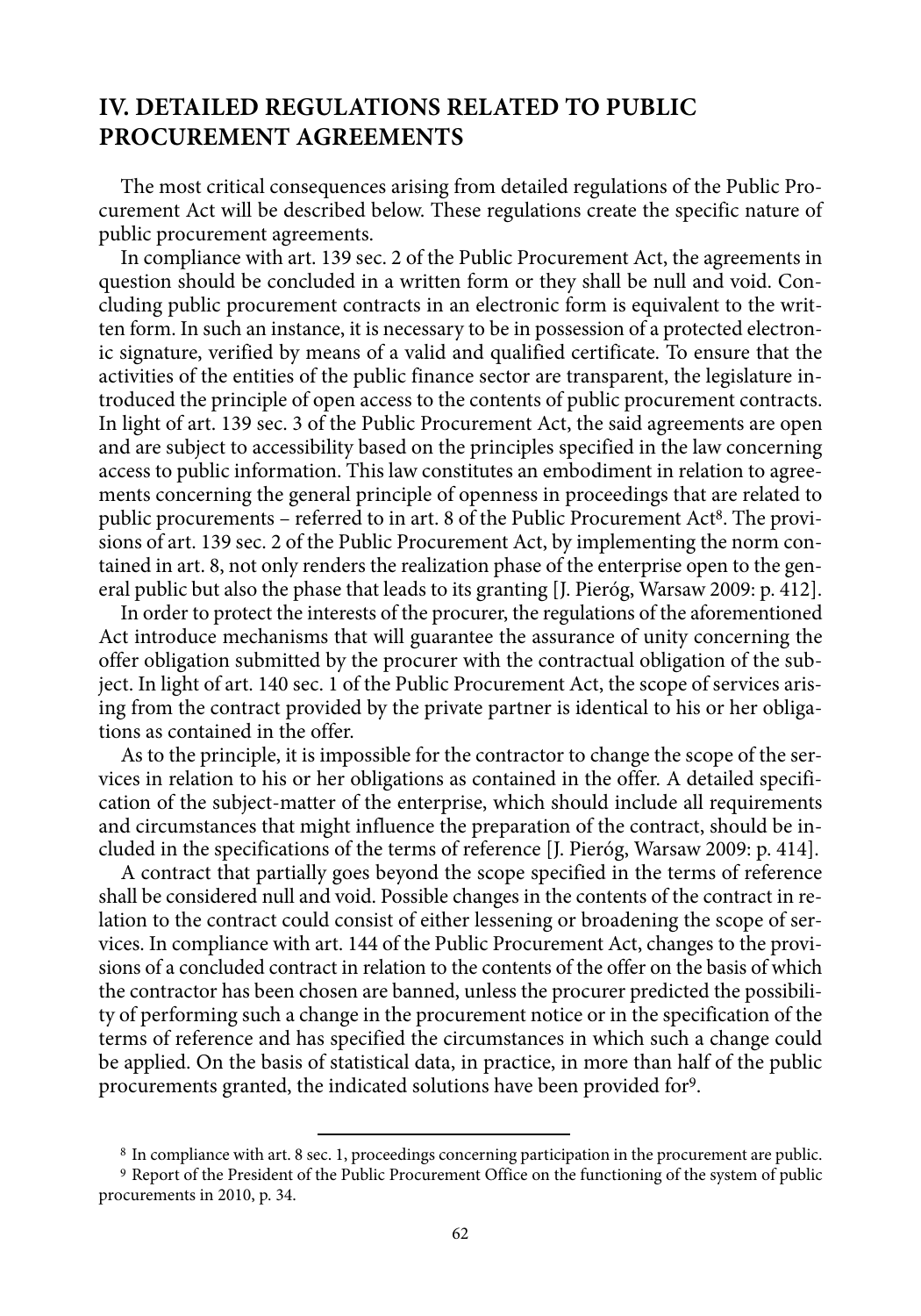One of the specific solutions – in terms of public procurements – is the institution of the unilateral termination of the contract by the procurer, which has been made possible as a result of a regulation that constitutes a mandatory provision of the law. Such an entitlement has been provided for on the basis of art. 145 sec. 1 of the Public Procurement Act. In light of this regulation, in the case of circumstantial changes that would place the fulfillment of the contract outside the scope of the public interest, which could not have been anticipated at the moment of concluding the contract, the procurer has the right to terminate the contract within 30 days from becoming aware of these circumstances. This solution departs from the adopted regulation, which was introduced on the basis of the Civil Code and constitutes both a limitation on the principle of the freedom of concluding agreements and the equality of the parties to a civil relationship as well the *pacta sunt servanda* principle. As a result, it enables the procurer to terminate the legal relationship that links him or her to the contractor by way of a unilateral legal transaction without the consent of the other party in the event of the occurrence of the hypothetical situations specified in the legal norm [L. Bogacz, M. Łempicka, G. Pyliński, Warsaw 2006: p. 441]. As a result, the view concerning the introduction of asymmetry in the entitlements of the parties by the institution being described has been expressed in the legal literature [J. Pieróg, Warsaw 2007: p. 557]. The aim of the solution in question is to highlight the necessity for the protection of the public interest and its superiority over any private interest in public procurement contracts, as well as the notion of *de lege lata* in the said agreements. In the legal literature, it is suggested that the law of art. 145 concerning the Public Procurement Act should only be applied in extraordinary circumstances [J. Pieróg, Warsaw 2007: p. 556].

In the event of the termination of the contract by a public entity, the contractor is entitled to demand remuneration. Such remuneration is limited to the extent of the enterprise undertaken. In light of the regulation in force, it is impossible to claim damages on the loss of bargain. This comes as a result of the literal meaning of art. 145 sec. 2 of the Public Procurement Act in which the word "only" has been used.

Claims limited only to remuneration occur, however, only if the undertakings of the public entity are legal; this is to say, if the premises specified in art. 145 sec. 1 of Public Procurement Act are in fact fulfilled. Otherwise, the termination of the contract will not entail legal effects and the contractor will be entitled to demand the performance of the contract as a result of the conclusion of the public procurement agreement. Any public entity that terminates a contract without any reason will fall into arrears. In the event that the obligation is not performed because of the fault of the public entity, the contractor will be entitled to claim damages, in accordance with art. 471 of the Civil Code. It should be noted that the Superior Court suggests in its body of rulings that regulations concerning public procurements do not exclude the entitlements of the parties to terminate the contract resulting from the Civil Code<sup>10</sup>.

In order to ensure the proper undertaking of the contractor, the Public Procurement Act introduces a special regulation that pertains to the guarantee of the diligent performance of the contract. In light of art. 147. sec. 1 of the aforementioned act, the procurer may demand from the contractor a guarantee of the diligent performance of the contract. According to sec. 2 of the article referred to above, the guarantee serves

<sup>&</sup>lt;sup>10</sup> See e.g. The verdict of 10<sup>th</sup> April 2003 (Sygn. {file no.} III CN/320/00).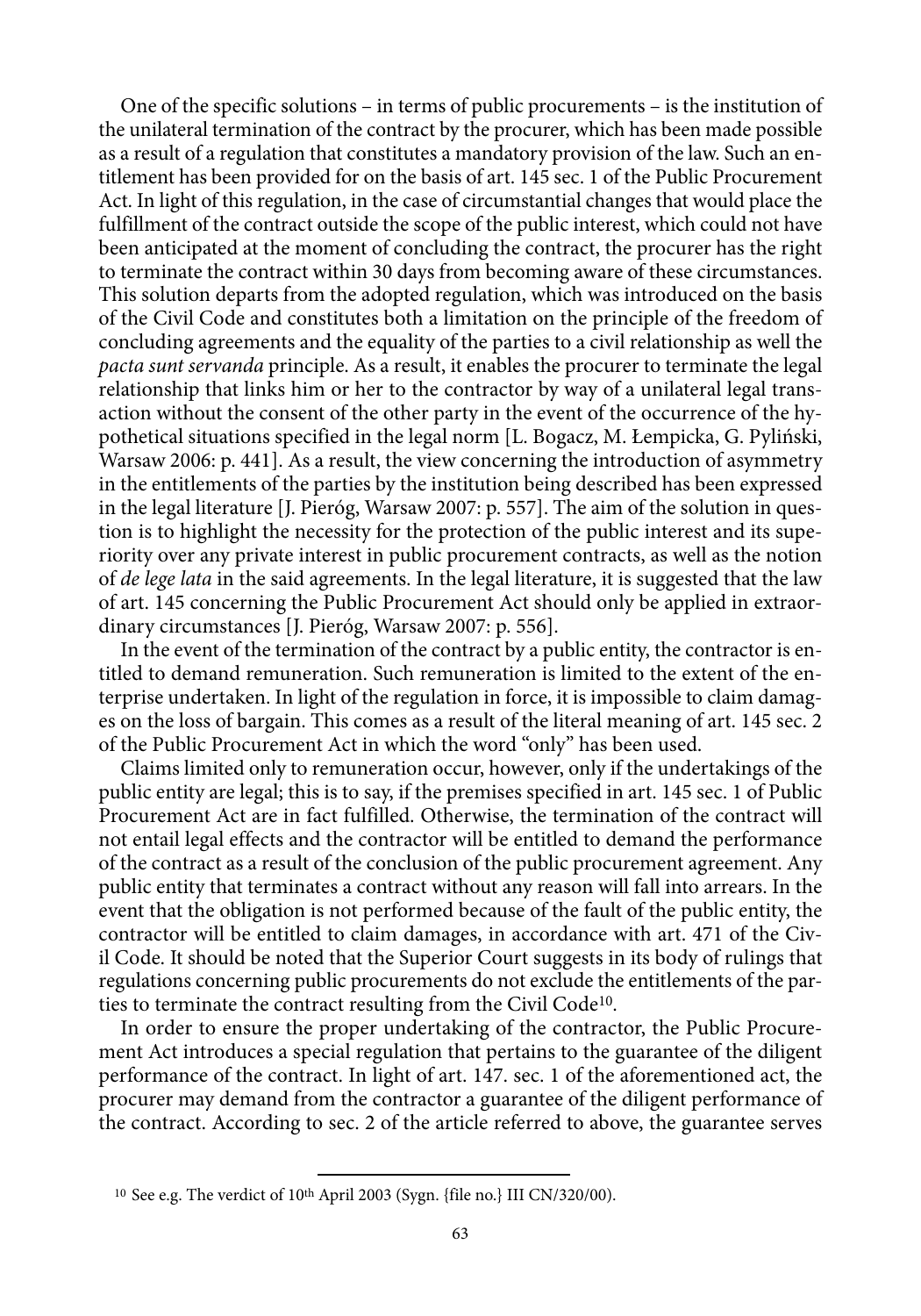to cover any claims that could result from the failure to perform or the improper performance of the contract.

The regulations mentioned above have a dispositive nature, which means that they may be applied by the public entity during the process of constructing the contents of a contract. The aim of these regulations is, above all, to create a guarantee of cover, at least for a partial settlement of the possible claims of the procurer, which may result from the contract he or she entered into with the contractor. The said institution reinforces the position of the public entity as a creditor in relation to the obligations that result from the conclusion of the contract.

The guarantee described in art. 147 of the Public Procurement Act always comes in a pecuniary form and constitutes a certain kind of guarantee deposit transferred by the contractor to the procurer in order to secure against any possible claims that could arise from the contract [J. Jerzykowski, Warsaw 2007: p. 564]. The form of the submission of the guarantee deposit is specified in art. 148 of the same act. In compliance with the law, the security may be submitted according to the choice of the contractor in one of the following forms: monetarily, as a bank guarantee and surety or warranty of a cooperative savings and credit union, bearing in mind that the cooperative savings are always pecuniary, an insurance guarantee or securities provided by entities, as specified in art. 6b sec. 5 item 2 of the act passed on 9th November 2000 concerning the creation of the Polish Agency for Enterprise Development.

With the consent of the procurer, the security may also be provided in the form of bills of exchange along with a bank or cooperative savings and credit union guarantee, by establishing a pledge on securities issued by the State Treasury or the unit of local government or by establishing a registered pledge governed by the regulations specified in the rules concerning registered pledges and the register of pledges.

In compliance with art. 150 sec. 1 and 2 of the Public Procurement Act, the rate of the security is set at a percentage relative to the total price included in the offer or the maximum nominal value of the obligations of the procurer that arises from the contract if the offer included unit prices. The security is fixed at an amount ranging from 2% to 10% of the total price given in the offer or the maximum nominal value of the obligation of the procurer resulting from the offer. In light of art. 151 sec. 1, the procurer is to return the security within 30 days from the date of placing the order and accepting that it was realized with due diligence.

The law provides for situations in which the contract is terminated. In compliance with art. 146 sec. 1, the contract shall be null and void if, among others, the procurer: did not place the procurement notice in the Public Procurement Bulletin, if it was a procurement without a need to call a public tender, if the procurer did not transfer the notice to the Publications Office of the European Union, if he prevented contractors who were not allowed to participate in the dynamic purchase scheme from submitting estimate offers or if he prevented contractors who were allowed to participate in the scheme from submitting offers for carrying out public procurements within the scope of the scheme or if he infringed the law by making price inquiries.

The possibility to take legal action with a petition for the annulment of the law belongs to the scope of competence of the President of the Public Procurement Office. The president may undertake the actions indicated if the procurer performs actions or fails to perform actions along with violating the law, which had or could have had an influence on the outcome of the proceedings. What is more, the President of the Of